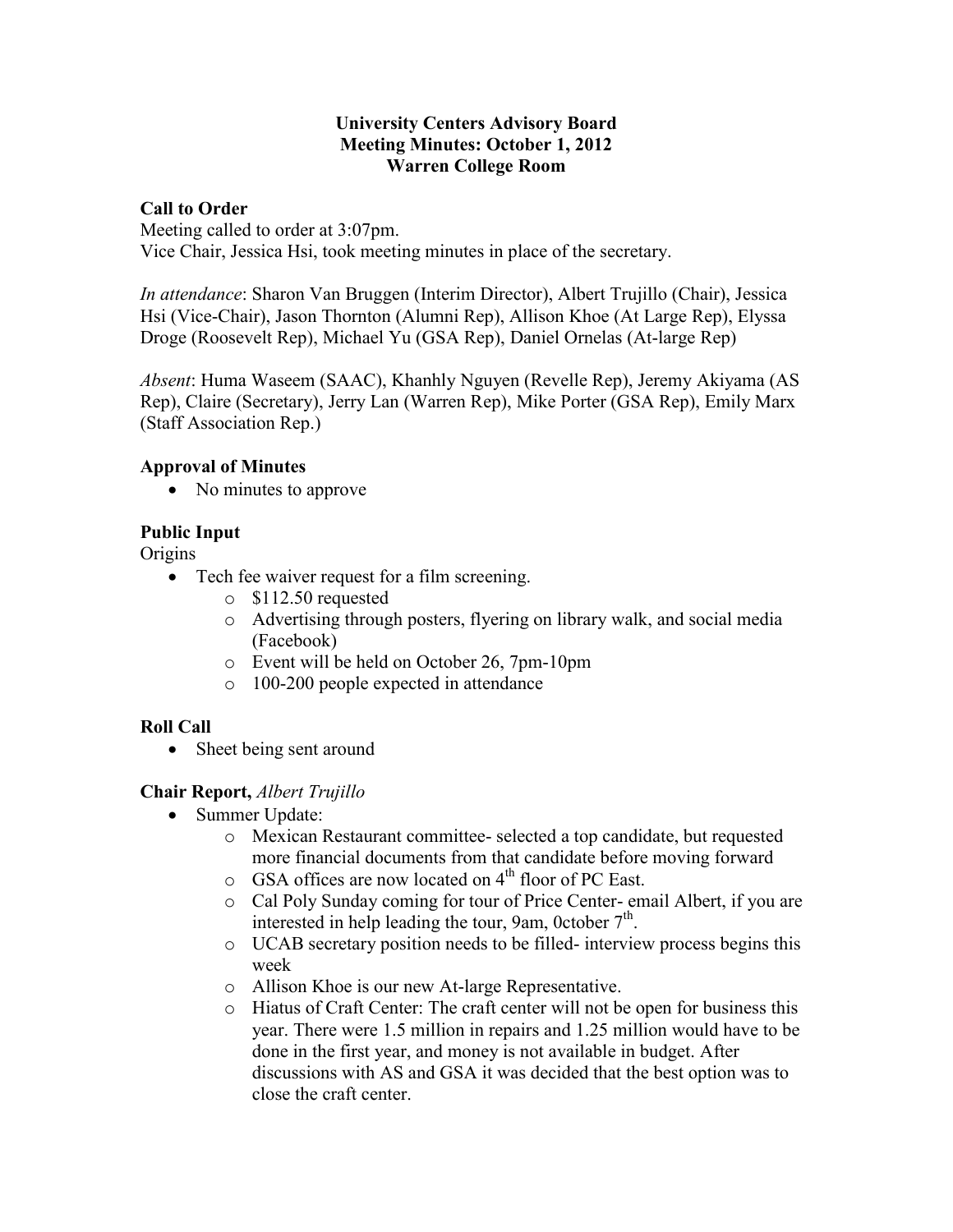- Budget Update:
	- o Last UCEN fee/student fee increase was in 2007
	- o 14 million in maintenance repairs and renovations
	- o 10.5 million identified by ISES corporation
	- o Deficit spending and shrinking reserve
	- o To increase income- we are working on increasing reservations income, tech services income, space rental income, ticket sales, and retail income.
	- o To reduce expenses- there have been reduction to staffing expenses, and deferred maintenance and capital projects, craft center hiatus, reduction in UCEN concerts and activities, closed commuter student services office (online services only), and the reduction of building hours.
- Year-Ahead Update:
	- o Financial stability- looking to run a referendum in the spring
	- o Filling vacant retail spaces
	- o Reviewing and updating policies
	- o MSA with coops- continuing communication, need a new committee to finish.
	- o Orientations with all UCAB members
	- o Looking to update/change UCAB charter in regards to college reps, and appointment times
	- o Retreat end of fall or early winter

### **Vice-Chair Report,** *Jessica Hsi*

- Space Allocation
	- o During the first 2 weeks of this quarter there have been lots of student orgs moving out or moving into a new space.
	- o A committee will be set-up for the new year's process at the end of fall quarter.
	- o Looking for suggestions to ease up the space allocation process. Possibly adding a security deposit that will be later reimbursed for enforcing the keys policy.

### **Interim Director Report,** *Sharon Van Bruggen*

- Impact Report (info graphic)
	- o 25,800 students at university centers sponsored concerts, films, lectures and events
	- o Suggestion to print and post posters around campus to show impact of University Centers as the Heart and Soul of UCSD.
- Student Union Survey
	- o Want to get input of students on campus about facilities, services, and programs of UCEN
	- o Main question is how specifically do students use the price center and student center?

### **New Business**

• Tech Fee Subsidies